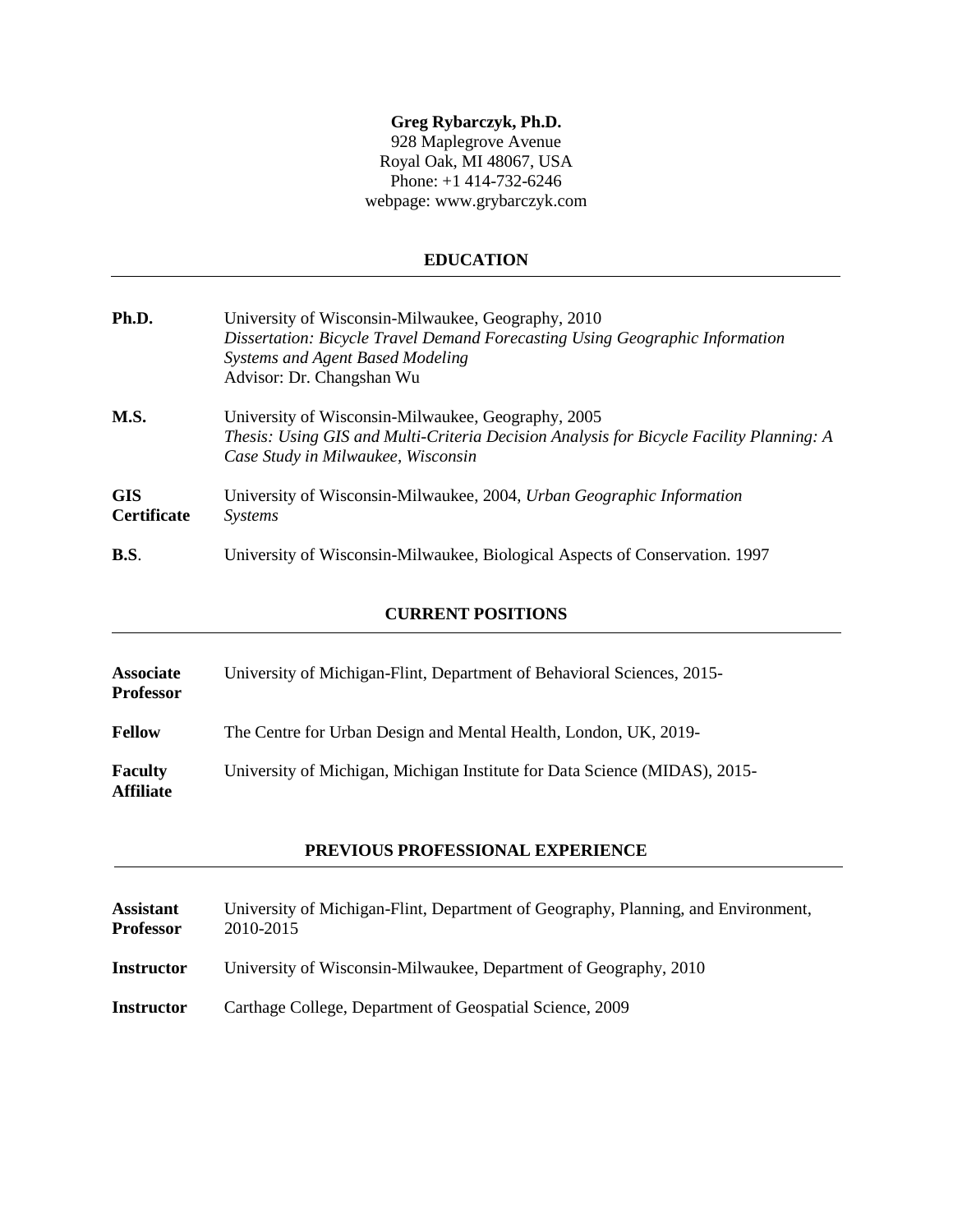**Visiting** Bochum University of Applied Sciences (Germany), Department of Civil and **Professor** Environmental Engineering, Spring, 2020, *postponed due to Covid* **Visiting** Bergische University Wuppertal (Germany), Department of Urban Studies & Sustainable

### **REFEREED PUBLICATIONS**

**Rybarczyk. G.** and R.R. Shaker. (2021) "Predicting bicycle-on-board transit choice in a university environment" *Sustainability*, 13(2): 512; https://doi.org/10.3390/su13020512

**Professor** Infrastructure Planning, Fall, 2016

- Ozbil, A. E., Yesiltepe. D., Argin, G., and **G. Rybarczyk.** (2021) "Children's active school travel: Examining the combined perceived and objective built-environment factors from space syntax" *International Journal of Environmental Research and Public Health,* 18(1): 286, https://doi.org/10.3390/ijerph18010286
- Platt, L., and **G. Rybarczyk.** (2020) "Skateboarder and scooter rider perceptions of the urban environment: A qualitative analysis of user generated content," *Urban Geography,* DOI: 10.1080/02723638.2020.1811554
- Medland, S.J., R.R. Shaker, B.R. Mackay, K. Wayne Forsythe, and **G. Rybarczyk**. (2020) "A multicriteria wetland suitability index for restoration across Ontario's Mixedwood Plains," *Sustainability,* 12(23): 9953, DOI: https://doi.org/10.3390/su12239953
- **Rybarczyk, G.**, A. Ozbil, E. Andresen, and Z. Hayes. (2020) "Physiological responses to urban design during bicycling: A naturalistic investigation," *Transportation Research Part F: Psychology and Behaviour,* 68: 79-93, https://doi.org/10.1016/j.trf.2019.12.001
- **Rybarczyk, G.**, D. Taylor, S. Brines, and R. Wetzel. (2019) "A geospatial analysis of ethnic food access in two Michigan cities: Investigating the importance of outlet type within active travel neighborhoods," *International Journal of Environmental Research and Public Health,* 17(1): 166, https://doi.org/10.3390/ijerph17010166
- Shaker, R.R., **G. Rybarczyk,** C. Brown, V. Papp, and S. Alkins. (2019) "(Re)emphasizing urban infrastructure resilience via scoping review and content analysis," *Urban Science,* 3(2): 44
- **Rybarczyk, G.**, S. Banerjee, M. Starking-Szymanski, and R. Shaker. (2018) "Travel and us: The impact of mode share on sentiment using geosocial media data and GIS," *Journal of Location-Based Services,* 12(1): 40-62
- **Rybarczyk, G.** (2018) "Toward a spatial understanding of active transportation modes among a university population," *International Journal of Sustainable Transportation*, 12(9): 625-636
- Morckel, V., and **G. Rybarczyk.** (2018) "The effects of the water crisis on population dynamics in the city of Flint," *Cites & Health*, 2(1): 69-81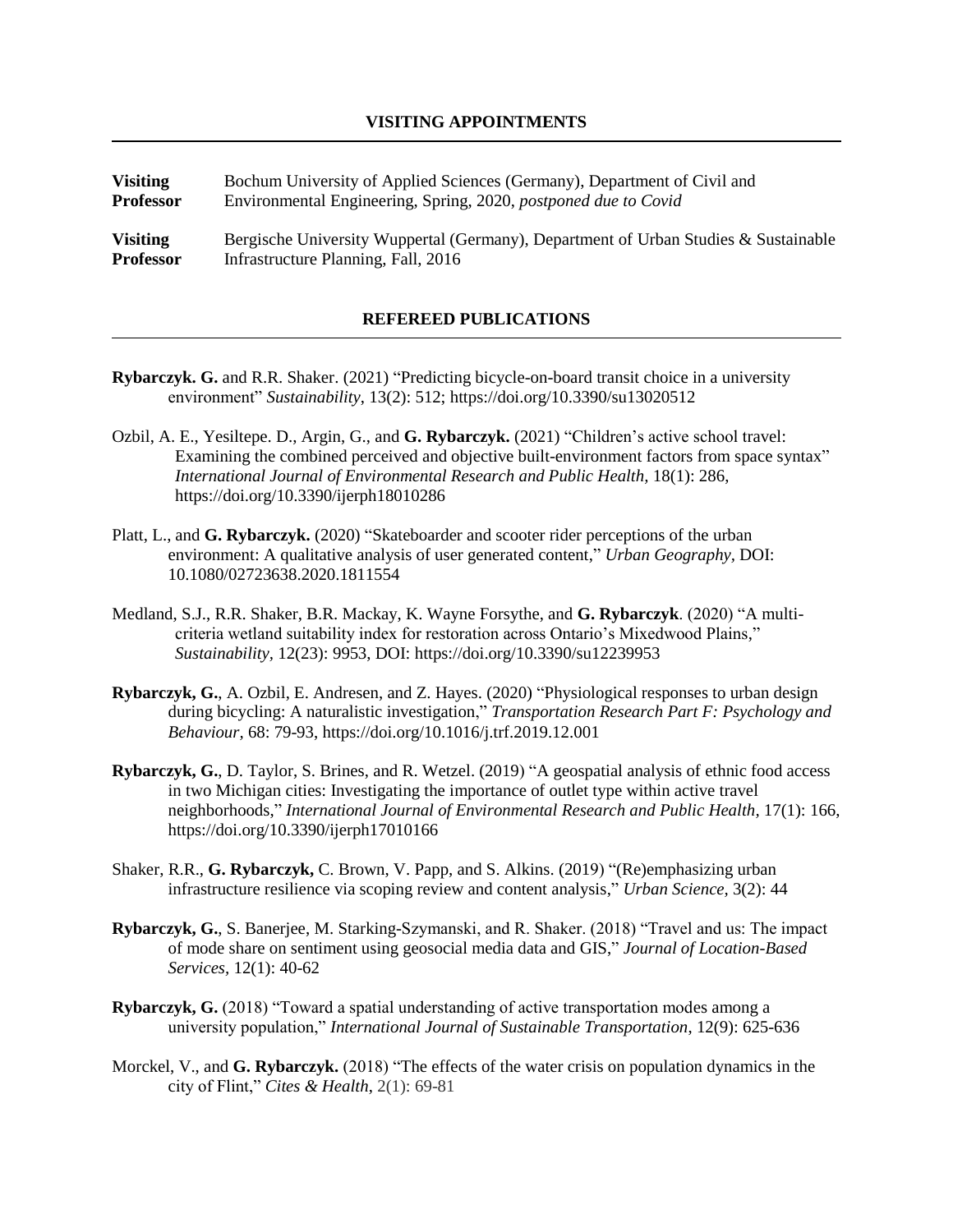- Starking**-**Szymanski, M., T. Yoder, **G. Rybarczyk**, and H. Dawson. (2018) "Movement and habitat use of headstarted blanding's turtles in Michigan," *Journal of Wildlife Management and Wildlife Monographs*, 82(7): 1516–1527
- Grant, Marcus, C. Brown, M. Acuto, R. Aldridge, H. Badland, C. Brown, E. Cosgrave, B. Giles-Corti, L. F. Gomez, W. Hatton, H. Jordan, B. Marques, J. McIntosh, C. Millett, V. Morckel, M. Murphy, D. C. Parra, H. Pineo, J. D. Pinzon, H. Rutter, **G. Rybarczyk**, and N. Zimmermann. (2018) "City know-how." *Cities & Health* 2 (1): 1-10
- **Rybarczyk, G.**, A. Maguffee, and D. Kruger. (2015) "The impact of public health, environmental quality, and neighborhood character on crime rates," *Cityscape: A Journal of Policy Development and Research*, 17(1): 21-38
- Morckel, V.C. and **G. Rybarczyk**. (2015) "Improving downtown in a shrinking city: A case study of Flint, Michigan," *Community Development,* 46(4): 341-360
- **Rybarczyk, G.**, and L. Gallagher. (2014) "Measuring the potential for bicycling and walking at a metropolitan commuter university," *Journal of Transport Geography*, 39: 1-10
- **Rybarczyk, G.** (2014) "Simulating bicycle wayfinding mechanisms in an urban environment," *Journal of Urban, Planning and Transport Research*, 2(1): 89-104
- **Rybarczyk, G.** and C. Wu. (2014) "Examining the impact of urban morphology on bicycle mode choice" *Environment and Planning B: Planning and Design,* 41(2): 272-288
- Kodjebacheva, G., D. Kruger, **G. Rybarczyk**, and S. Cupal. (2014) "Racial/ethnic and gender differences in the association between depressive symptoms and higher body mass index among US adults," *Journal of Public Health,* 37(3): 419-426
- **Rybarczyk, G.** and R.P. Mohaprata, R. P. (2013) "Estimating neighborhood quality using empirical analysis and geographic information systems" *Journal of Urban and Regional Information Science Association*, 1: 63-76
- **Rybarczyk, G.** (2012) "Forecasting bicycling risk factors within neighborhoods: A spatial autoregressive approach" *Papers of the Applied Geography Conference,* 35: 230-239
- **Rybarczyk, G.** and C. Wu. (2010) "Bicycle facility planning using GIS and multi-criteria decision analysis" *Applied Geography,* 10: 282–293
- Shaker, R. and **G. Rybarczyk.** (2009) "Relating environmental and socioeconomic stressors to violent crime: Evaluating three major cities in the United States" *Papers of the Applied Geography Conference,* 32: 411-419

# **PAPERS IN PROGRESS**

**Rybarczyk, G.**, and Ozbil, A., Yesiltepe, D., Gorsev, A. "Walking alone or walking together: Spatially surveying children's excess travel to school," *Transportation Research Part D: Transport and the Environment* (under review)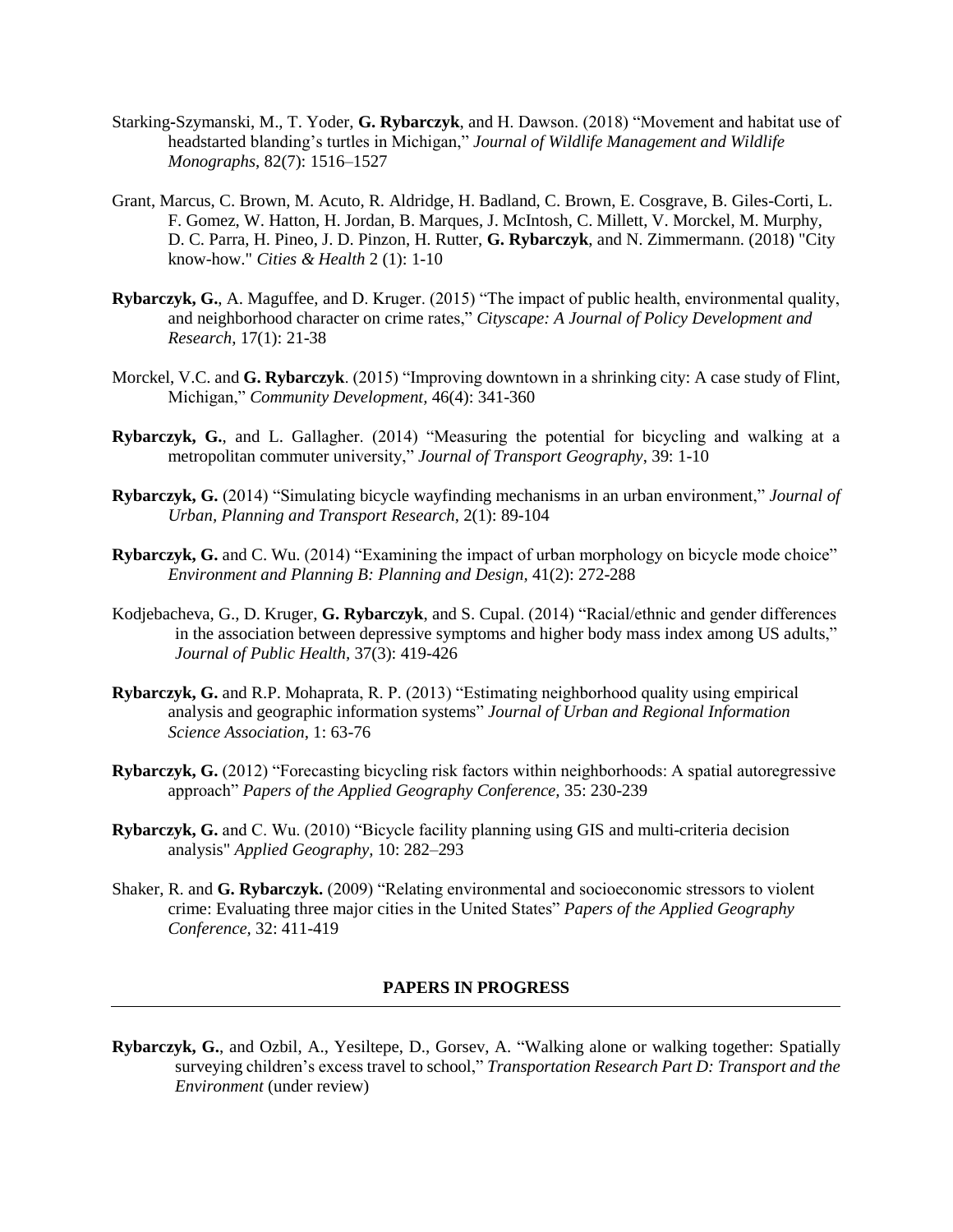**Rybarczyk. G.**, "Seeing the (edible) forest for the trees: How urban foraging, food insecurity, and active travel are related" *Health and Place,* (to be submitted spring 2022)

#### **CONFERENCE PRECEEDINGS**

- **Rybarczyk, G.** (2018). "Characterizing the activity-friendly built environment using space syntax: The role of urban design in the decision to commute by bicycle: An application using space syntax." *Journal of Physical Activity & Health* 15(10): 40
- **Rybarczyk, G.** and G. Melis. (2017) "Linking human health and neighborhood using Big Data: A case study in Torino, Italy" *Journal of Transport and Health*, 5 (supplement): 74-75
- **Rybarczyk, G.** and S. Banerjee. (2015) "Visualizing active travel sentiment in an urban context" *Journal of Transport and Health*, 2(2): 30

#### **OTHER PUBLICATIONS**

- Henthorn, T., and **G. Rybarczyk**, (2013) "Historical resource survey for the City of Grand Blanc, Michigan"
- Morckel, V., **G. Rybarczyk**. (2013) "Preliminary results from UM-Flint's downtown study" City of Flint Downtown Development Authority
- Harris, A., **G. Rybarczyk**, V. Lukasavitz. (2012) "Promoting active living through the implementation of an educational bicycle skills course at the University of Michigan-Flint" *Michigan Bicyclist Magazine*, (November)

#### **PEER REVIEWED PRESENTATIONS**

- **Rybarczyk, G.** "Bicycle-on-board feasibility: A spatial investigation in Flint, Michigan." Annual Association of American Geographers Meeting, February 25 - March 1, 2022
- **Rybarczyk, G.** "Alternative foodscapes in Detroit: Exploring urban foraging behavior using GIS." Detroit GIS Day, November 16, 2021
- **Rybarczyk, G.** "Assessing the potential for increasing intermodal transportation travel in a university town." Annual Association of American Geographers Meeting, April 7-11, 2021
- Shaker, R.R., S. Medland, K. Wayne, B, Mackay, and **G. Rybarczyk.** "A multi-criteria wetland suitability index for restoration across Ontario's Mixedwood Plains." Annual Association of American Geographers Meeting, April 7-11, 2021
- **Rybarczyk, G.** "Can efficient urban design increase cycling comfortability?" Annual Association of American Geographers Meeting, Denver, CO, April 6-10, 2020. *Cancelled due to COVID-19*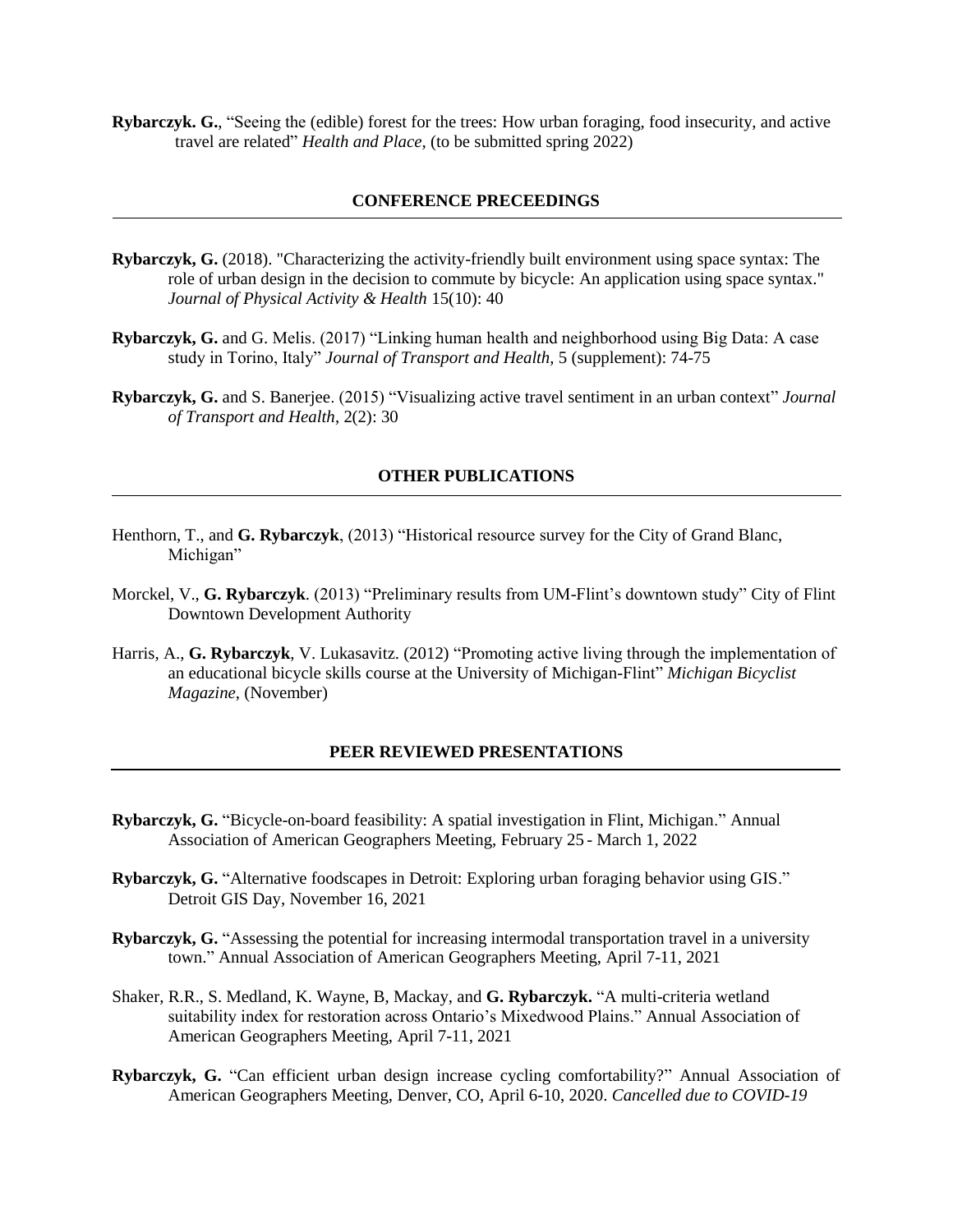- **Rybarczyk, G.** and S. Banerjee, "Coupling Twitter syntax with GIS operations: The benefits and costs of extending sentiment analysis to travel mode and geography." #UMTweetCon2019, Ann Arbor, Michigan, May 23, 2019
- **Rybarczyk, G.** "Does cycling stress you out? Examining cyclist comfort using real-time data, empirical analysis, and GIS." Annual Association of American Geographers Meeting, Washington D.C., April 3-7, 2019
- **Rybarczyk, G.**, "The role of urban design in the decision to commute by bicycle: An application using space syntax." 7th ISPAH Congress, London, United Kingdom, October 15-17, 2018
- **Rybarczyk, G.** and S. Banerjee, "A spatiotemporal trend analysis of mode-choice happiness using Twitter and GIS." Annual Association of American Geographers Meeting, New Orleans, LA, April 10-14, 2018
- Melis, G. and **G. Rybarczyk**, "Moving Towards Happiness? "Understanding moods through Twitter data in Turin, Italy." International Cycling Conference, Mannheim, Germany, September 19-21, 2017
- **Rybarczyk, G.** and G. Melis, "Linking human health and neighborhood using Big Data: A case study in Torino, Italy." International Conference on Transport and Health, Barcelona, Spain, June 27-29, 2017
- **Rybarczyk, G.** "Neighborhood environment links to food access: A case study in Flint, Michigan, USA." Annual Association of American Geographers Meeting, Boston, MA, April 5-9, 2017
- **Rybarczyk, G.**, S. Banerjee, and M. Szymanski. "Pathways to happiness: A comparative study linking Twitter and contextual factors." Mobile Tartu, 2016. Tartu, Estonia, June 29-July 3, 2016
- **Rybarczyk, G.** "Spatiality and food access: Measuring geographic access to ethnic restaurants and grocers." Annual Association of American Geographers Meeting, San Francisco, CA, April 29- March 2, 2016
- **Rybarczyk, G.** "Enhancing spatial thinking through the use of learning technology." Paper presented at the 5<sup>th</sup> Annual SoTL Academy, Grand Rapids, Michigan, May 19-21, 2013
- **Rybarczyk, G.**, and M. Kaufman, "Space: The Final Frontier: The challenges and rewards of incorporating spatial thinking in your discipline." Thompson Center for Learning and Teaching, Cloth-Bag Series, March, 2012
- Worth-Nelson, J., **Rybarczyk, G.**, Waites, C. "Findings from a clickers clique: Report of an interdisciplinary project to implement and examine the effectiveness of student response systems." Paper co-presented at the Lilly Conference on University and College Teaching, Washington D.C., May 31 - June 3, 2012
- Worth‐Nelson, J., E. Cavusgil, **G. Rybarczyk**, and R. Barnes, "Clickers & student learning." 2012 University of Michigan-Flint 6th Annual Assessment of Student Learning Summit, Embracing Experiential Learning: Implications & Provocations, February, 2012
- **Rybarczyk, G.** and S. Banerjee. "Visualizing active travel sentiment in an urban context." 1<sup>st</sup> International Conference on Transport and Health, London, United Kingdom, July 6<sup>th</sup>-8<sup>th</sup>, 2016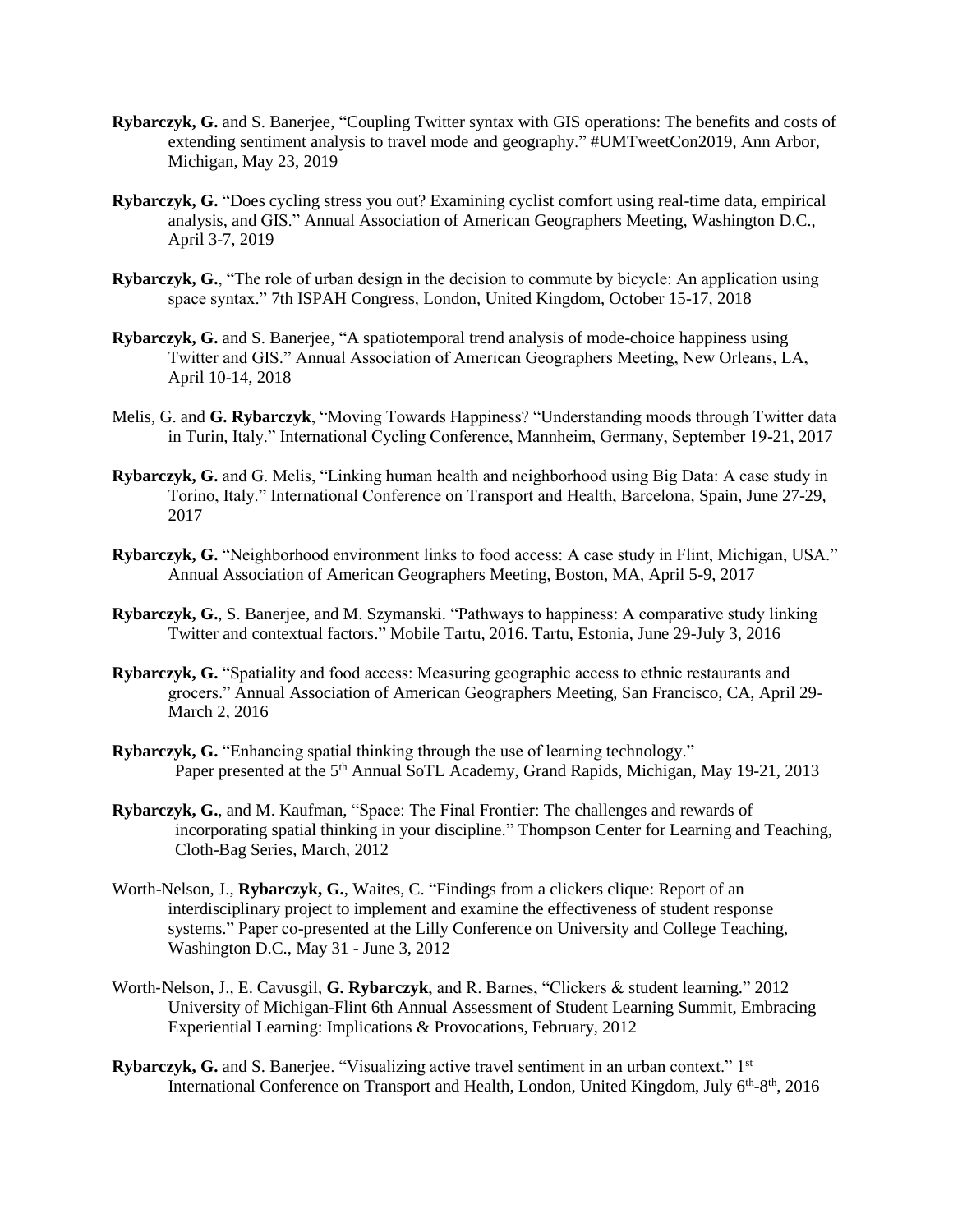- **Rybarczyk, G.** and R. Wetzel, "Examining the revealed accessibility of ethnic food resources using a multivariate spatial modeling approach and GIS." Annual Association of American Geographers Meeting, Chicago, Illinois, April 22-26, 2015
- Syagnik Banerjee, and **G. Rybarczyk,** "When is the boat in Chicago more fun than the bus in Boston? mining social media to assess the impact of travel mode and context on commuter emotions." Direct/Interactive Marketing Research Summit, San Diego, CA, October 25-26, 2014
- Kodjebacheva, G., S. Parker, **G. Rybarczyk,** "Physical activity patterns among children with asthma: Results from the 2012 National Youth Fitness Survey." American Public Health Association Conference, New Orleans, LA, November 15-18, 2014
- **Rybarczyk, G.** "Visualizing neighborhood development through a historical GIS lens: A pedagogical approach." Applied Geography Conference, Annapolis, Maryland, October 30, 2013
- **Rybarczyk, G.** "Bicycling and walking renaissance at the University of Michigan-Flint? Evidence from a stated preference survey." University of Michigan-Flint Faculty Research and Creative Activity Summit (FRACAS), October, 18<sup>th</sup>, 2013
- **Rybarczyk, G.** "Mapping food resources in Flint, Michigan." Genesee County Health Department's 2013 Public Health Week Conference, Flint, Michigan, May 7, 2013
- **Rybarczyk, G.** "Forecasting bicycling risk factors within neighborhoods: A spatial autoregressive approach." Applied Geography Conference, Minneapolis, Minnesota, October 10- 13, 2012
- Worth-Nelson, J., **Rybarczyk, G.**, C. Waites. "Findings from a "clickers clique": Report of an interdisciplinary project to implement and examine the effectiveness of student response systems." Lilly Conference on University and College Teaching, Washington D.C., May 31 - June 3, 2012
- Henthorn, T., and G. Rybarczyk, "Practicing public scholarship using history and geographic Information Systems." University of Michigan-Flint Research Spotlight event. April, 4, 2012
- **Rybarczyk, G.** "Instituting an agent based modeling framework to assess bicyclist behavior." Annual Association of American Geographers Meeting, New York, New York, February 24-28, 2012
- **Rybarczyk, G.** "Supporting visual cues to assess bicycle mobility." Annual Association of American Geographers Meeting, Seattle, Washington, April 12-16, 2011
- **Rybarczyk, G.** and R. Mohapatra. "Mapping neighborhood quality: An integration of GIS and data reduction techniques." Annual Association of American Geographers Meeting, Seattle, Washington, April 12-16, 2011
- **Rybarczyk, G.** "Examining predictive factors of bicycle mode choice." Annual Association of American Geographers Meeting, Washington D.C., April 12-18, 2010
- Shaker, R. and **G. Rybarczyk,** "Relating environmental and socio-economic stressors to violent crime: evaluating three major cities in the United States." Tenth Annual Crime Mapping Research Conference, New Orleans, LA, August 17-22, 2009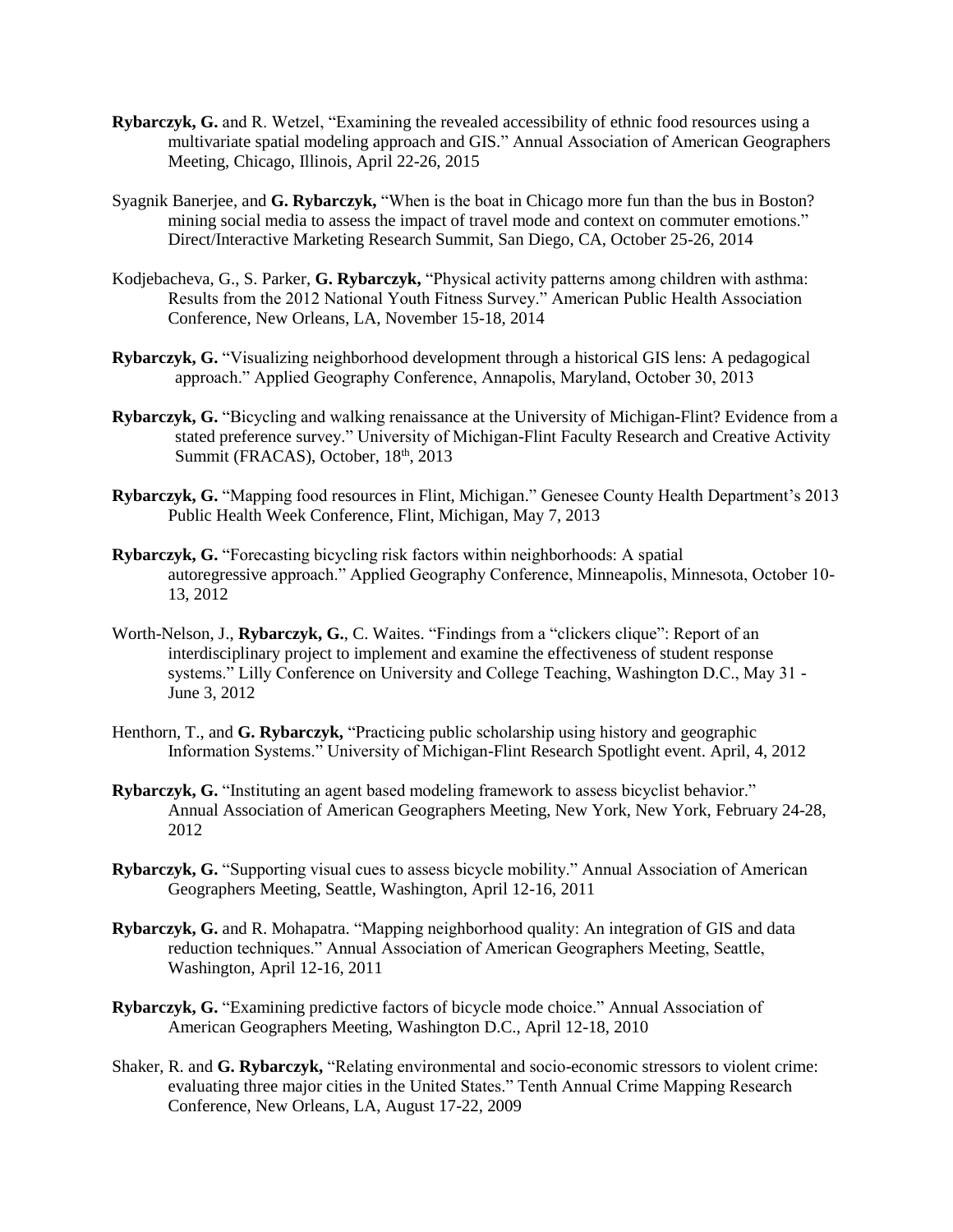- **Rybarczyk, G.** "A network topological approach to forecasting bicycle travel." Annual American Planning Association Meeting, Minneapolis, MN, April 26-28, 2009
- **Rybarczyk, G.** and C. Wu, "Quantifying the human perception of bicycle travel." Annual Association of American Geographers Meeting, Las Vegas, NV, March 23-27, 2009
- **Rybarczyk, G.** "Assessing the impact of network topology on recreation and utilitarian bicycle travel." Joint Meeting of Eastern and Western Great Lake Regions of American Society for Photogrammetry and Remote Sensing (ASPRS), Waukesha, WI, June 13, 2008
- **Rybarczyk, G.** "Bicycle travel demand using urban morphological indicators." Annual Association of American Geographers Meeting, San Francisco, CA, April 17-21, 2007
- **Rybarczyk, G.** "Using GIS and a multi-criteria decision analysis for bicycle facility planning: a case study in Milwaukee, Wisconsin." Annual Association of American Geographers Meeting, Chicago, IL, March 8-11, 2006
- **Rybarczyk, G.** "The integration of multi-criteria evaluation and least cost path analysis for bicycle facility planning." National Pro Bike/Walk Conference, Madison, WI, Sept. 5-8, 2006

# **INTERNATIONAL INVITED TALKS**

"Bicycling, visibility, and wayfinding ability in an urban area,"  $7<sup>th</sup>$  International Society for Physical Activity and Health Congress, London, United Kingdom, October, 2018

"Sustainable transportation in the U.S. - policy implications." Department of Urban Studies & Sustainable Infrastructure Planning, Bergische Universität Wuppertal, December, 2016

"Examining the utility of Big Data in a GIS environment," Department of Department of Civil Engineering, Bergische Universität Wuppertal, University of Wuppertal, November, 2016

"Does human sentiment influence mode-choice? Estimating the relationship in an urban context," Social Media & GeoDesign, International Experiences in Urban Planning Symposium. SiTI - Higher Institute on Territorial Systems for Innovation Sala CDA, Turin, Italy, November, 2016

# **DOMESTIC INVITED TALKS AND PANALS**

"Am stressed must bicycle: Examining bicycling, heart-rate, and urban design," University of Michigan-Flint, College of Health Sciences Research Lounge, February, 2022

"Linking Food Access to Sustainability Objectives," Ryerson University, Toronto, CA, Department of Geography and Environmental Studies, November, 2021

"Understanding 21st Century Travel Behavior from a Spatial Data Science Perspective." Wayne State University, School of Business, May, 2021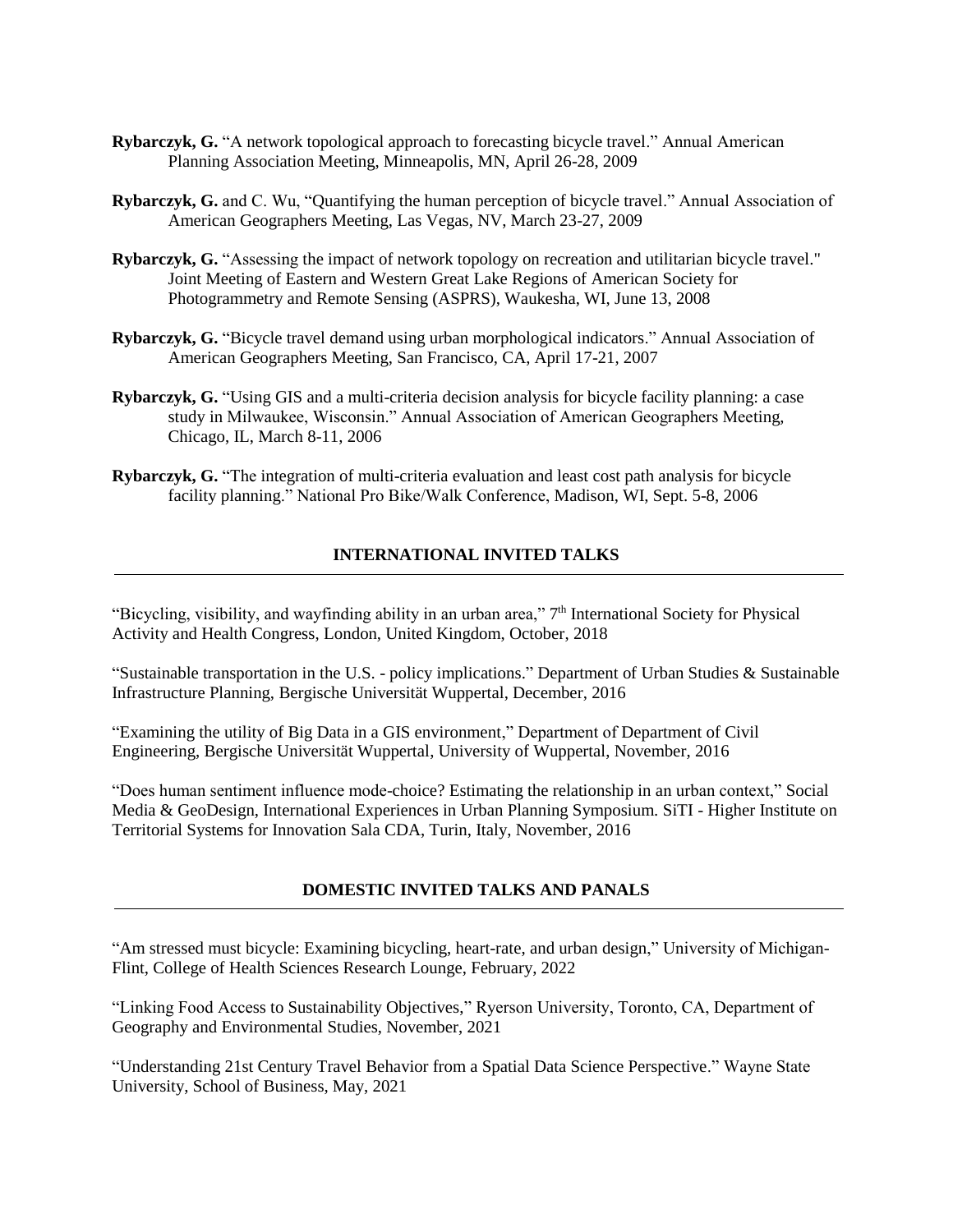"A GIS Analysis of Neighborhood Food Access in Flint, Michigan." California State University – Los Angeles, Department of Geosciences and Environment, March, 2021

"Exploring the connections among urban transport, environment, and health: a geospatial approach," The University of Virginia, Department of Urban and Environmental Planning, April, 2019

"Under what circumstances is travel enjoyed? Modeling transportation sentiment in two U.S. cities," Department of Geography and Environmental Studies, Central Michigan University, February, 2019

"Mining geo-social media data to assess the impact of mode-share and context on traveler emotion," Western Michigan University, Department of Geography, April, 2018

"Student and faculty perspectives on international opportunities at the University of Wuppertal, Germany," International Education Week, The University of Michigan-Flint, December, 2017

"Active travel potential among a university population," University of Michigan-Flint, Thompson Center for Learning and Technology, April, 2016

"Linking bicyclist wayfinding to urban form and vision." Iowa State University, College of Design, April, 2014

"Using GIS and spatial modeling to examine active travel potential in a university town," University of Kansas, Department of Geography and School of Business, Lawrence, Kansas, November, 2014

"Visualizing travel attitudes: The role of GIS and Big Data," University of Kansas, School of Business, Lawrence, Kansas, November, 2014

Pedestrian & Bicycle University Education Subcommittee, Panel discussion, Transportation Research Board meeting, September, 2014

University of Michigan-Flint, Thompson Center for Learning and Technology Engaged Scholar Faculty Panel, September, 2013

"The nexus between bicycling and urban design," Minnesota State University, Department of Geography, Presentation for GIS Seminar Series, April, 2012

# **RESEARCH AWARDS, GRANTS, AND CONTRACTS**

"The e-bike boom: Examining key safety factors on e-bike potential to promote sustainability and equity in Detroit," 2022, (\$39,866), University of Michigan-Dearborn – University of Michigan-Flint Collaborative Research Grant, Role: Co-PI (under review)

University of Michigan-Flint, Office of Research and Economic Development, Urban Sustainability and Environmental Health Research Cluster Award, 2021 (\$16,844)

"Monitoring Flint drinking water for elevated heavy metals" 2021, (\$9,440), University of Michigan-Flint, College of Health Sciences, Role: Co-PI

University of Michigan-Flint, Scholarly or Creative Achievement Award, 2018 (\$2,000)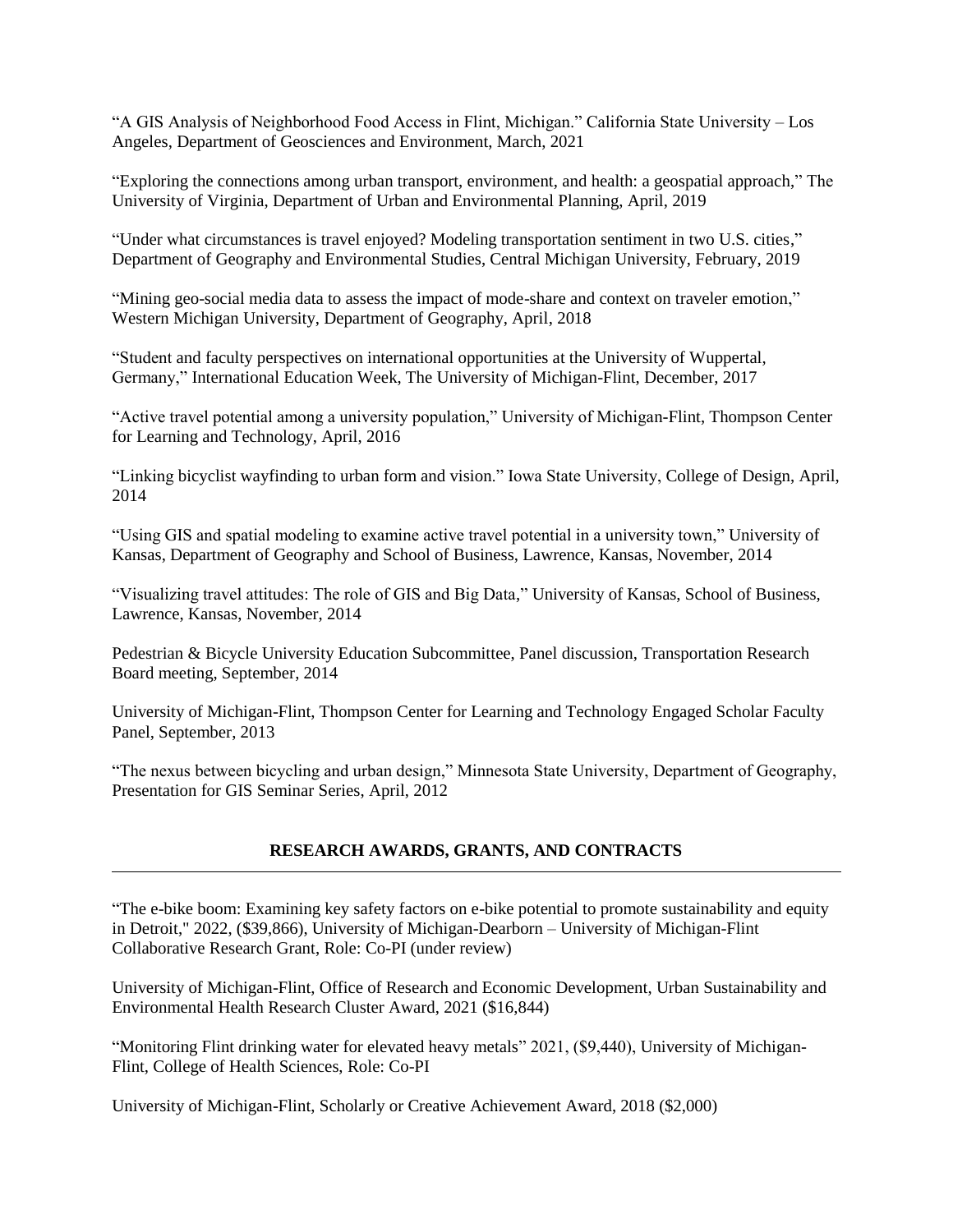"The role of time, space, sentiment, and travel model on food access." 2016, (\$2,000) University of Michigan-Flint's 60th Anniversary Research Grant. Role: PI

"The effects of the flint water crisis on population dynamics: will residents flee flint?" 2016, (\$10,000) The University of Michigan. Role: Co-PI

"Promoting environmental sustainability, health, and well-being by improving the appearance of the Harrison street parking structure." 2015, (\$10,000) UM-Flint Innovative Impact Award. Role: PI

University of Michigan-Flint, Information and Technology Services Technology Committee, "Academic Software Proposal," 2013, (\$2,000)

Bicycle & Pedestrian Curriculum Workshop, 2013, (\$900), Initiative for Bicycle & Pedestrian Innovation, Portland State University, 2013

"Examining disparities in food access and enhancing the food security of underserved populations in Michigan" USDA AFRI MICW-2012-01851 (Taylor, D, U. of Michigan), 2012-2016, US Department of Agriculture, \$4,000,000, Role: Co-Principal Investigator

Safe & Active Genesee for Everyone Mini-Grant for: "UM-Flint Bicycle Skills Course Installation" 2012, (\$1,200), Role: Lead PI

"Catalyst course design project" 2012, (\$1,000) University of Michigan-Flint, Thompson Center for Learning and Teaching. Role: Co-PI

"City of Flint park equity assessment" 2012, (\$1,000) Crim Fitness Foundation, Role: Lead PI

"UM-Flint back to school smart commute event" 2011, (\$1,000) Safe & Active Genesee for Everyone Mini-Grant. Role: Lead PI

"Academic software proposal," 2011, (\$3,500) Information and Technology Services, Technology Committee, University of Michigan-Flint. Role: Lead PI

"An areal analysis of crime risk in Flint, Michigan," 2010, (\$8,416) Research and Creative Activity Fund, University of Michigan-Flint. Role: Lead PI

"Academic software proposal," 2010, (\$2,000) Information and Technology Services, Technology Committee, University of Michigan-Flint. Role: Lead PI

"Course design catalyst program," 2010 (\$2,500) Thompson Center for Learning and Research, University of Michigan-Flint. Role: Lead PI

"University of Michigan-Flint bicycle program GIS assessment," 2010, (\$3,040), Auxiliary and Recreational Services, University of Michigan-Flint. Role: Co-PI

"City of Grand Blanc 2011-2012 historic preservation plan," 2010, (\$5,000), City of Grand Blanc, Michigan, Role: Co-PI

"Mary Jo Read travel grant" Awarded by the University of Wisconsin-Milwaukee Geography Department for conference presentation, 2009, 2008, 2007, 2006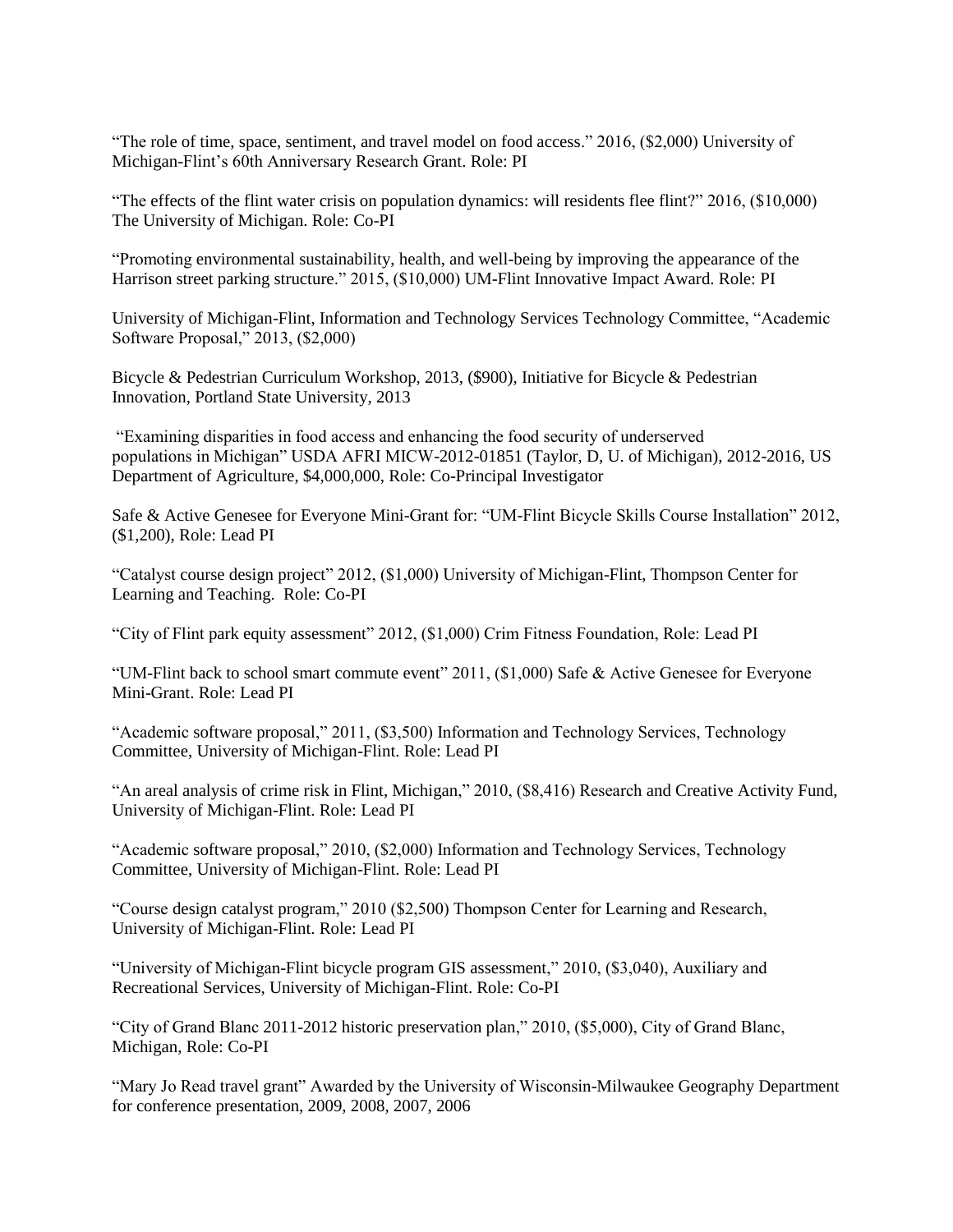"Wisconsin Department of Transportation travel grant**"** Awarded for conference travel to the National ProBike/Walk Conference, 2006

"ESRI Student Travel Grant" Awarded by Environmental Systems Research Institute (ESRI) for conference travel, 2006

#### **TEACHING EXPERIENCE**

# **University of Michigan-Flint, Department of Geography, Planning, and Environment**

#### Undergraduate geospatial courses

Mapping and Spatial Data Science, (GIS 203), Fall 2010- Applications in GIS – Public Health and GIS, (GIS 270), Winter 2012 Remote Sensing of the Environment, (GIS 404), Winter 2013-

### Undergraduate/graduate geospatial courses

Introduction to Geographic Information Systems (GIS 452/552), Fall 2010- Geographic Information Analysis, (GIS 453/553), Winter 2011- GIS Project Management and Planning, (GIS 477/577), Winter 2011- Spatial Analysis Seminar, (GIS 494/594), Fall 2013-

#### Undergraduate planning courses

Food Systems Planning, (ENV 291), Winter 2014 Transportation Planning, (URP 491), Winter 2011- Geography of Sustainable Transportation, (URP 490), Winter 2012

#### **Carthage College, Department of Geospatial Science**

#### Undergraduate planning courses

Economic Geography, (Geography 215), Summer, 2009

# **University of Wisconsin-Milwaukee, Department of Geography**

#### Undergraduate geospatial courses

Introduction to Geographic Information Science, (Geography 215), Spring 2008-2010 Geographic Information Science, (Geography 525), Fall 2007-2008 Intermediate Geographic Information Systems, (Geography 625), Fall 2006 – 2008 Remote Sensing: Environmental and Land Use Analysis, (Geography 403), Spring 2006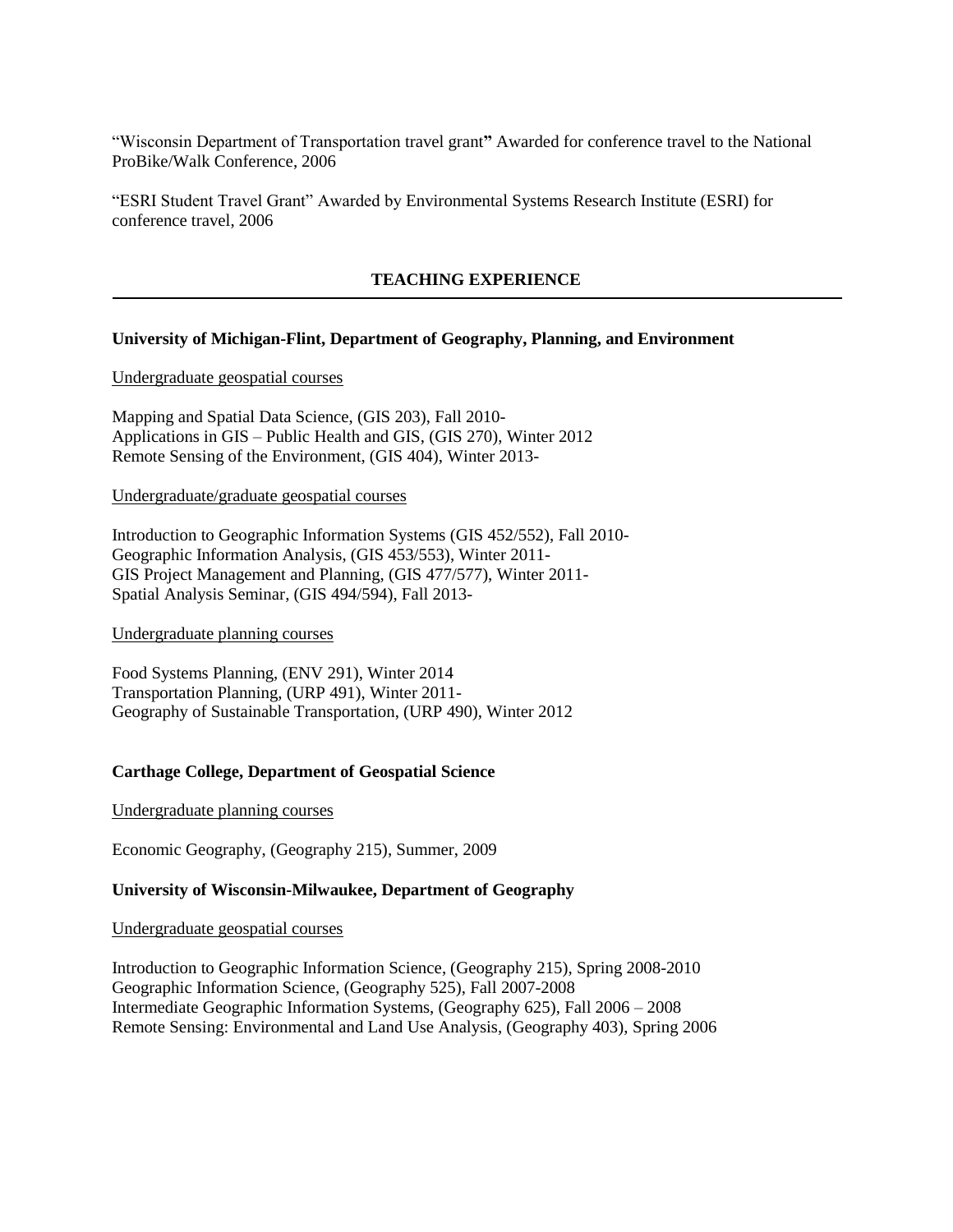#### Master's Student Advisor

Christopher Roelandt, M.S. *(University of Michigan-Flint)* M.S. Thesis title: *"Using Body-condition of the American Woodcock as an Indicator of Habitat Quality"* In progress

Laura Gallagher (*Michigan Technological University*) M.S., Civil Engineering, completed Fall, 2018

Melissa Szymanski, *(University of Michigan-Flint)* M.S. Thesis title: *"Survival of headstarted Blanding's Turtles (Emydoidea blandingii) attributable to habitat factors at release sites in Shiawassee National Wildlife*," completed Summer, 2016

Undergraduate Student Research Supervision: Norm Engel, GIS Intern, 2022- Marlana Janda, GIS Research Assistant, 2020-2021 Max Lester, Honors Thesis Advisor, 2019-2021 Katie Yates, GIS Research Assistant, 2019 Leslie Phillips, GIS Research Assistant, 2019 Michael Kellar, GIS Research Assistant, 2019 Zachary Hayes, Honors Thesis Advisor 2017-2018 William Gibala, GIS Research Assistant, 2016 Melissa Szymanski, GIS Research Assistant, 2016 Krista Bergman, GIS Research Assistant, 2015-2016 Richard Wetzel, GIS Research Assistant, 2013-2016 Alex Maguffee Research Assistant, 2013-2014 Alan Harris Research Assistant, 2012-2014 Tom Veldman, GIS Technician, 2013-2014 Carissa Harcz Research Assistant (UROP), 2013 Genevieve Colon Research Assistant (GSRA), 2012-2013 Laura Gallagher Research Assistant, 2011-2013 Katie Klimaszewski Research Assistant (UROP), 2011 Caitlain Wagner Research Assistant (UROP), 2012 Rebecca Farr Research Assistant (UROP), 2012 Kyle Haller Research Assistant (UROP), 2011 Kathleen McCabe Research Assistant, 2011 Shane Kelly Research Assistant, 2011-2012 Danielle Harbin M.S. non-reader, 2011

Teaching Supervision:

Katie Yates, 2019-2020 Ahmed Alaiwat, GIS Teaching Assistant, 2018-2019 Mathew McCloskey, Teaching Assistant, winter, 2018 Zachary Hayes, Teaching Assistant, winter, 2017 Melissa Szymanski Teaching Assistant, fall 2014-winter 2016 Jason Dellamater Teaching Assistant, winter 2014 Joe Sulfuro Teaching Assistant, winter 2013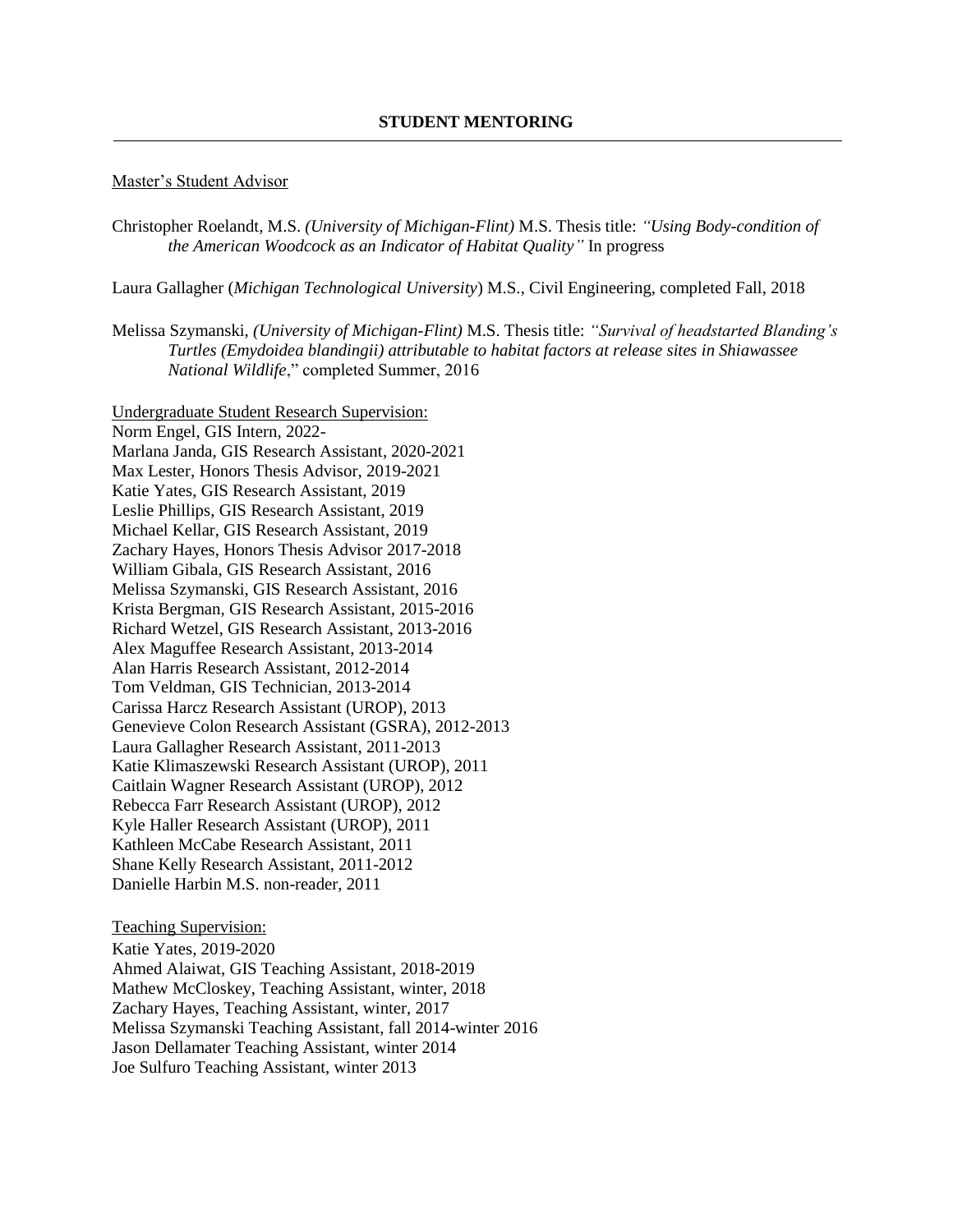**Member,** Faculty Affairs Committee, 2021- **Director,** GIS Program, 2017- **Member,** Junior Faculty Review Committee, 2016-2019 **Member,** Tenure-track Promotion Committee, 2016 **Co-coordinator,** Geographic Information Systems Center (GISC), 2013-2018 **Organizer/presenter,** International Geographic Information Systems Day, 2013 **Participant,** CAS Committee of Chairs, 2013 **Organizer/presenter,** GPE Geographic Information Systems Workshop (3), 2012 **Member,** Faculty Search Committee (2), 2011, 2013; Co-chair, 2012 **Member,** TCP Social Studies faculty employment search committee, 2011 **Member**, Scholarship Committee, 2011-2020

### **COLLEGE SERVICE**

**Member,** Executive Committee, 2021-

**Member,** Marketing and Communications Committee, 2019-2021

**Member,** Lotfi Family Scholarship and Eugene W. Genesee, Sr. Science Committees, 2018-2021

**Member,** Library Staff Promotion Committee, 2016

**Member,** College of Arts and Sciences Dean Search Committee, 2015

**Presenter,** CAS Honors Ceremony (2), 2012-201

**Member**, (MSLB) Capital Outlay Project, 2011

### **UNIVERSITY SERVICE**

**Chair,** The Urban Sustainability and Environmental Health Research Group, UM-Flint Office of Research and Economic Development, 2020- **Member,** Esri Innovation Program Student of the Year Selection Committee, University of Michigan, 2021-2022 **Member,** Data Analytics Interdisciplinary Planning Committee, 2020- **Member,** Faculty Grievance Hearing Panel, 2020- **Chair,** Administrative Services Advisory Committee, 2019-2020 **Member,** Administrative Services Advisory Committee, 2017-2020 **Member,** International Study Abroad Study Group, 2018-2019 **Global Ambassador,** International Center, 2018-2019 **Chair,** University Library Committee, 2015-2016 **Member,** Thompson Library Senior Associate Librarian Promotion Committee, 2015 **Presenter,** Super Science Friday event (2), 2014, 2011 **Member,** Library Committee, 2013-2016 **Co-Coordinator,** UM-Flint Spatial Data Repository Project, 2013-2014 **Member,** UM-Flint Bike and Walk Working Group, 2011-present **Participant**, UM-Flint-DPS "Touch-a-Truck" event **Participant,** UM-Flint Earth Day event, 2012 **Participant,** UM-Flint Women's Night Out event, 2012 **Co-Presenter,** Michigan Small Cities Organization, 2012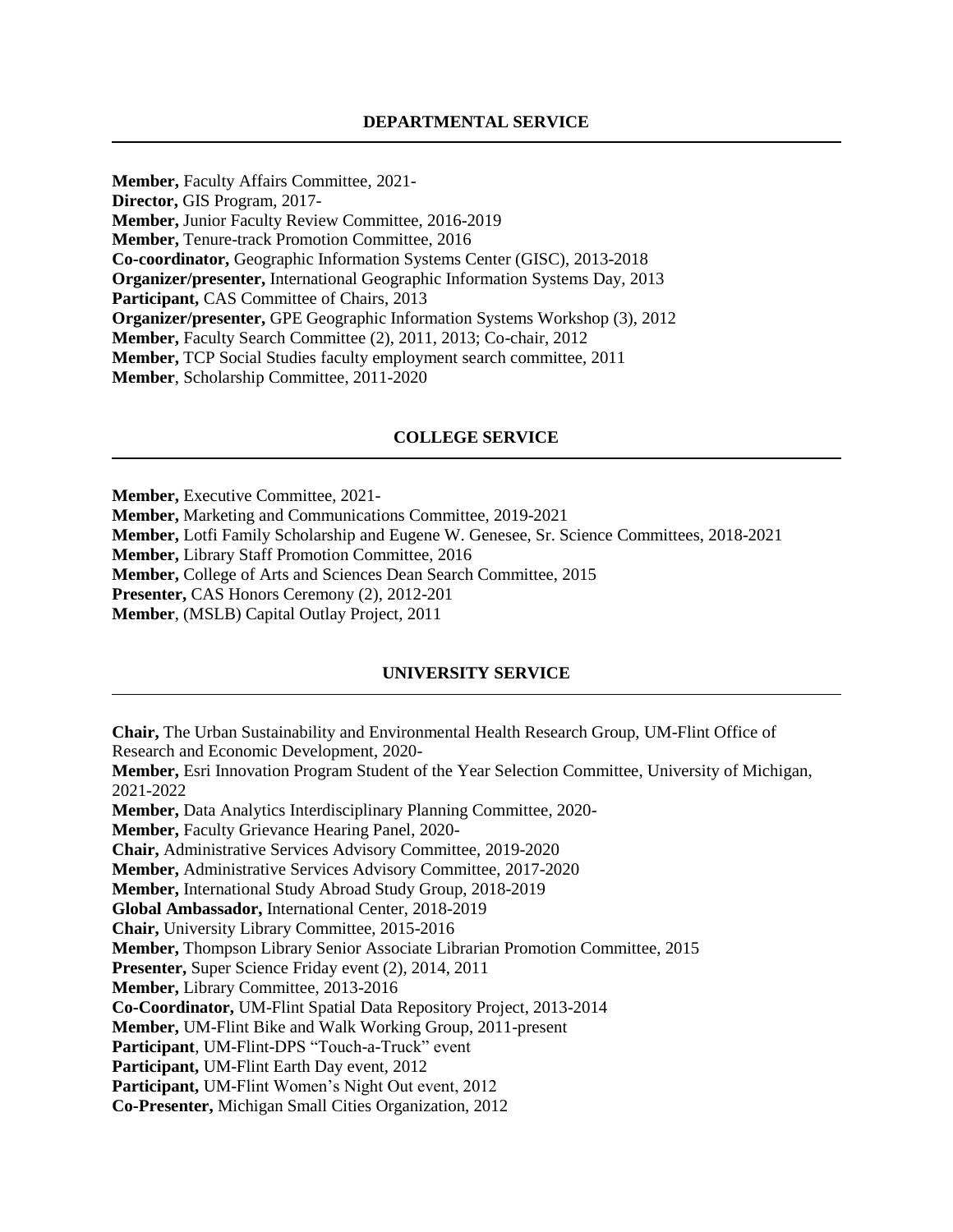**Member,** UM-Flint League of American Bicyclists, Bicyclist Friendly University designation committee **Participant,** UM-Flint Open House event, 2011 **Consultant,** UM-Flint-DHS Hazard Mitigation Project, 2010-2012 **Co-organizer/grant writer,** UM-Flint Smart Commute event/grant, 2011-2012 **Participant,** UM-Flint State of Michigan Internship Program, 2011 **Participant,** UM-Flint New Student Orientation, 2010

# **COMMUNITY SERVICE**

**Member,** Regional Transit Authority (RTA) Citizen Advisory Committee, 2019- **Member,** Steering Prevention Reducing Obesity Utilizing Teamwork, 2017- **Member,** Bay Region Bike and Ped Committee, 2016- **Member,** Speak to Your Health! Community Survey-Data Analysis Team, 2016- **Member,** Safe and Active Genesee County for Everyone (SAGE), 2010- **Member,** Safe and Active Genesee County for Everyone (SAGE) Policy Committee, 2016-2018 **Coordinator,** City School (Grand Blanc, MI) student Geography poster exposition, 2014 **Coordinator,** UM-Flint International GIS Day, 2013 Participant, City of Flint, Grand Traverse Greenway stakeholder meeting, 2014 **Member,** Flint/Fenton Bicycle Race Organizing Committee, 2010-2012 **Member,** Crim Fitness Foundation, Tour of Flint Committee, 2011-2012 **Consultant,** Flint Farmer's Market mapping project, 2011 **Grant writer,** Flint Bicycle Share System, Crim Fitness Foundation, 2011 **Co-Presenter,** Michigan Historic Resource Community Forum, 2011 **Co-Presenter,** Grand Blanc, Michigan City Council Meeting, 2011

### **PROFESSIONAL SERVICE**

**Editorial advisor,** *Cities & Health*, Taylor & Francis, 2016-

**Board member,** International Professional Association for Transport & Health (IPATH), 2017-2021 **Member,** Transport and Health Study Group, 2016-

**Member,** Transportation Research Board, Joint Subcommittee on Pedestrian and Bicycle University Education, 2013-

**Member,** Education Committee, Association of Bicycle and Pedestrian Professionals, 2015-

**Member,** League of Michigan Bicyclists, 2010-

**Member,** Association of Bicycle and Pedestrian Professionals, 2006-2016

**Member,** Association of American Geographers, 2005-

**Manuscript reviewer,** *Journal of Urban Design (1), Cities and Health (3), Cities (1), Social Science and Medicine (1); Environment and Behavior (1); Transportation Research Part C (1); Transportation Research Part D (2); Applied Geography (2); Papers of the Applied Geography Conference (1); Transportation Research Record (3); International Journal of Sustainable Transportation (2); Journal of Transport Geography (2); International Journal of Information Technology & Decision Making (1); Wisconsin Geographer (1); Journal of Transport & Health (2); Environment and Planning B: Urban Analytics and City Science (1); Operations Research For Health Care (1); Health and Place (1), International Journal of Geospatial and Environmental Research (2), International Journal of Geographical Information Science (1); Sustainability (4); American Journal of Preventative Medicine*